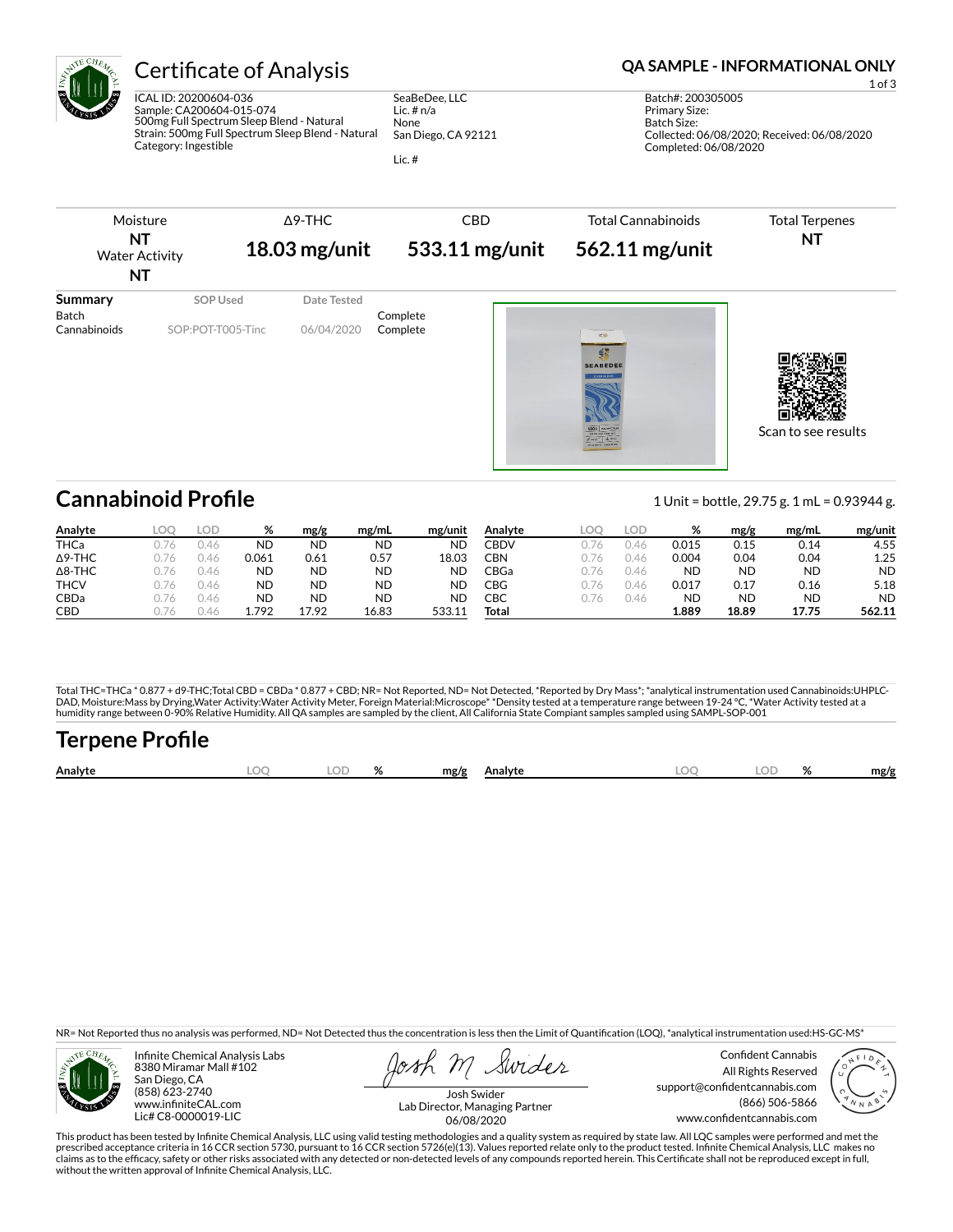

SeaBeDee, LLC Lic. # n/a None San Diego, CA 92121

Lic. #

### Certificate of Analysis **Certificate of Analysis QA SAMPLE - INFORMATIONAL ONLY**

2 of 3 Batch#: 200305005 Primary Size: Batch Size: Collected: 06/08/2020; Received: 06/08/2020 Completed: 06/08/2020

## **Residual Solvent Analysis Category 1 LOQ LOD Limit Status Category 2 LOQ LOD Limit Status Category 2 LOQ LOD Limit Status**

NR= Not Reported thus no analysis was performed, ND= Not Detected thus the concentration is less then the Limit of Quantification (LOQ),\*analytical instrumentation used=HS-GC-MS\*

### **Heavy Metal Screening**

| $\cap$<br>$-\!\!\smile$ | OF<br>◡◡<br>$\sim$ | Limit | Status |
|-------------------------|--------------------|-------|--------|
|                         |                    |       |        |

NR= Not Reported thus no analysis was performed, ND= Not Detected thus the concentration is less then the Limit of Quantification (LOQ), \*analytical instrumentation used:ICP-MS\*

#### **Microbiological Screening**

| ີ °sult |  |
|---------|--|
|         |  |

ND=Not Detected; \*analytical instrumentation used:qPCR\*



Infinite Chemical Analysis Labs 8380 Miramar Mall #102 San Diego, CA (858) 623-2740 www.infiniteCAL.com Lic# C8-0000019-LIC

Josh M Swider

Confident Cannabis All Rights Reserved support@confidentcannabis.com (866) 506-5866 www.confidentcannabis.com



Josh Swider Lab Director, Managing Partner 06/08/2020

This product has been tested by Infinite Chemical Analysis, LLC using valid testing methodologies and a quality system as required by state law. All LQC samples were performed and met the prescribed acceptance criteria in 16 CCR section 5730, pursuant to 16 CCR section 5726(e)(13). Values reported relate only to the product tested. Infinite Chemical Analysis, LLC makes no<br>claims as to the efficacy, safety o without the written approval of Infinite Chemical Analysis, LLC.